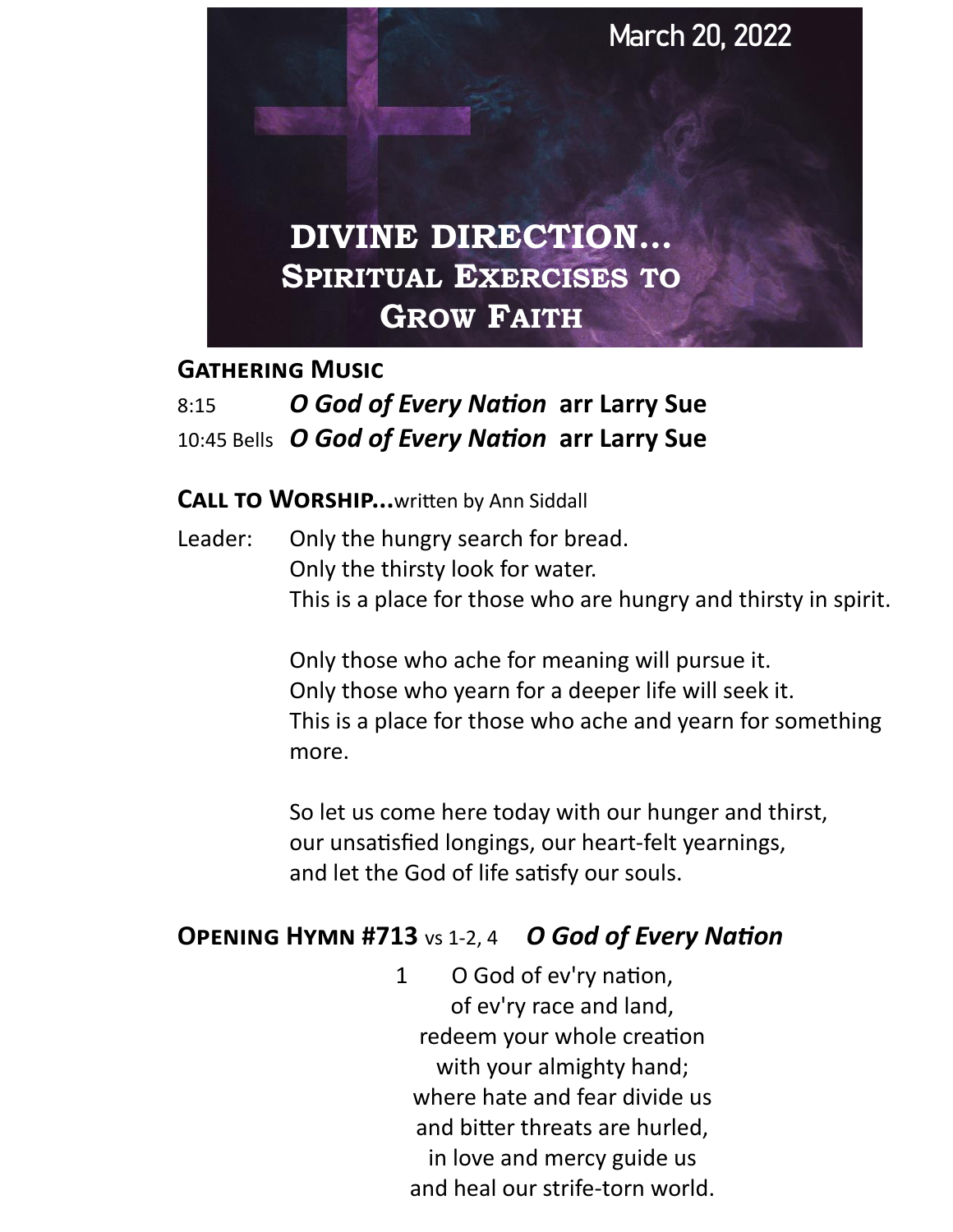2 From search for wealth and power and scorn of truth and right, from trust in bombs that shower destruction through the night,

> from pride of race and station and blindness to your way, deliver ev'ry nation, eternal God, we pray.

4 Keep bright in us the vision of days when war shall cease, when hatred and division give way to love and peace,

till dawns the morning glorious when truth and love shall reign, and Christ shall rule victorious o'er all the world's domain.

PRAYER OF HEALING...inspired by Isaiah 55:1-5, Psalm 63:1-2

- Pastor: Holy God, whose Spirit moved over the waters at the dawn of creation, hear our prayers for all who thirst today.
- Leader: We pray for those who are spiritually thirsty, who long to know Your presence, but don't know where to find You. We pray for those who are alone and feeling without hope,

## **All: O healing river**, **pour down Your waters, and heal Your people.**

Leader: We pray for all who are physically thirsty, who don't have enough water to drink, or feed their animals, whose fields are parched, whose crops have withered; those who have to walk long distances to find enough water to survive, or who have to be content with water that is unclean.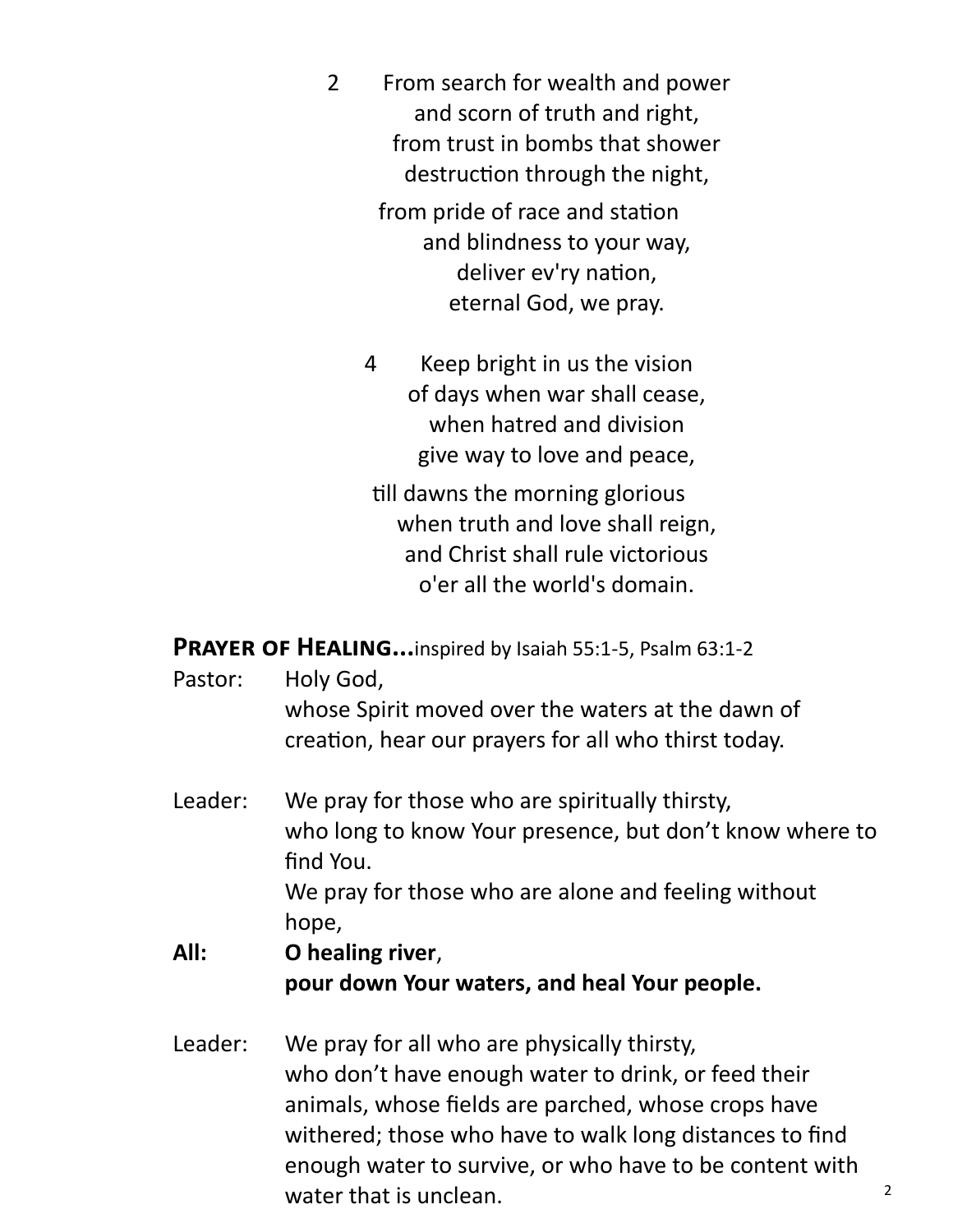# **All: O healing river, pour down Your waters, and heal Your people.**

Leader: We pray for those who are thirsty for justice, those who are working to find clean water, and make it available to those who need it.

### **All: O healing river, pour down Your waters, and heal Your people.**

Pastor: God, we ask that you would open our hearts to the needs of all who thirst. Give us courage to thirst for kindness, peace, and justice, to stand alongside those who are thirsty, so that all people, everywhere, may live without want or fear, and may discover the abundant life You promise to each one. In the name of Jesus Christ—the source of living water we pray.

### **All: Amen.**

### **Kyrie Eleison**

*Refrain* Kyrie eleison, on our world and on our way. Kyrie eleison, ev'ry day.

1 For peace in the world, for the health of the church, for the unity of all;

for this holy house, for all who worship and praise, let us pray to the Lord, let us pray to the Lord.

2 That we may live out your impassioned response to the hungry and the poor; that we may live out truth and justice and grace,

let us pray to the Lord, let us pray to the Lord.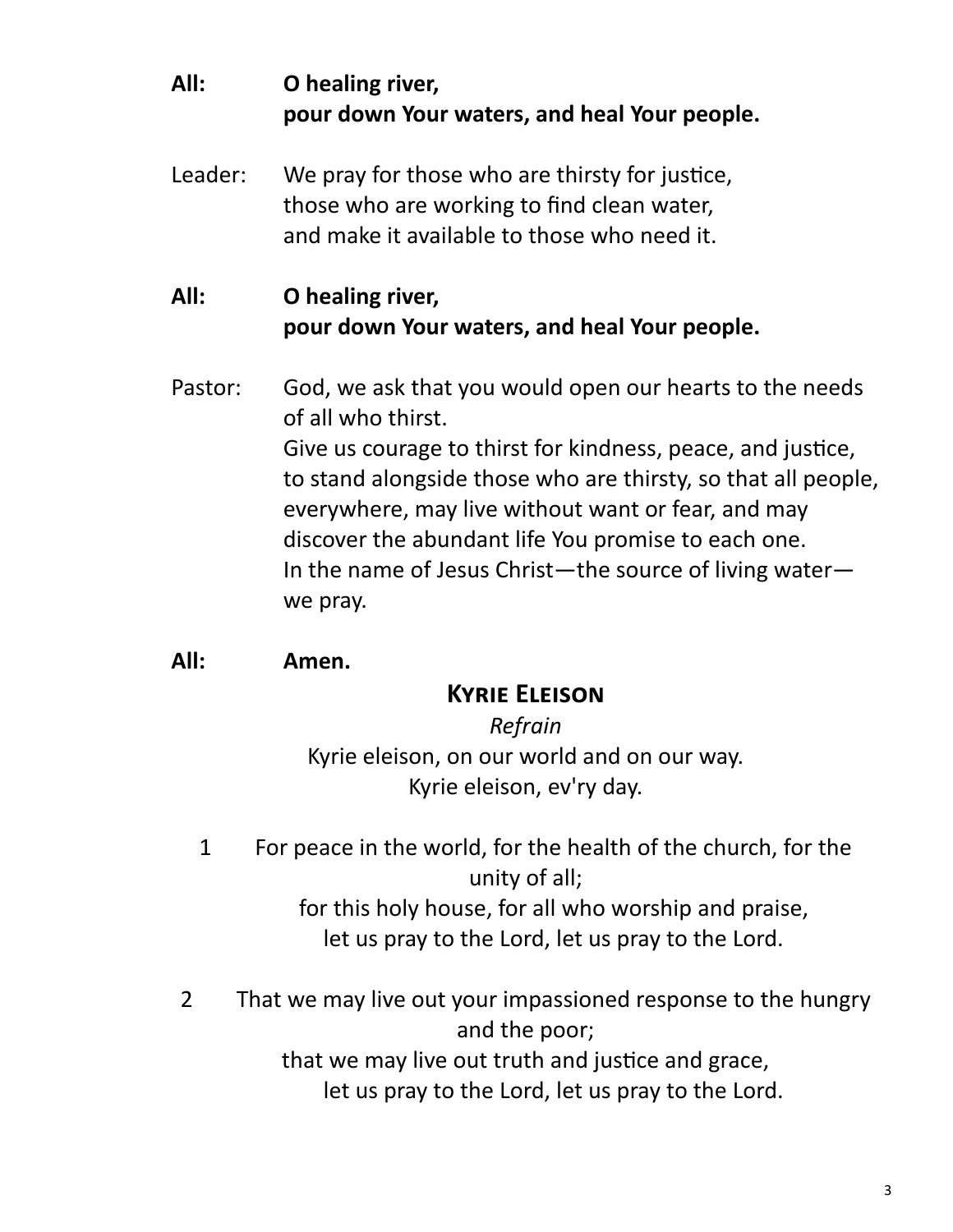- 3 For peace in our hearts, for peace in our homes, for friends and family; for life and for love, for our work and our play, let us pray to the Lord, let us pray to the Lord.
- 4 For your spirit to guide; that you center our lives in the water and the word; that you nourish our souls with your body and blood, let us pray to the Lord, let us pray to the Lord.

### **Prayer of the Day**

# **Welcome/life in Community**



# **Celebration Weekend, April 1-3**

Friday, April  $1<sup>st</sup>$  6:30-8:00 p.m. Fellowship Event for Congregation. Bohdan is introduced, shares the story of the Center for Christian Education

Saturday, April  $2^{nd}$  10:00-11:30 a.m. Seminar/Teaching on Isaiah 53. Enjoy breakfast tacos and coffee!

Saturday, April 2<sup>nd</sup> 5:30 p.m. Outdoor Worship "Butterfly Saturday" - Bring Your Own Picnic!

Sunday, April  $3^{rd}$  8:15 and 10:45 a.m. Worship. Enjoy Breakfast and Fellowship!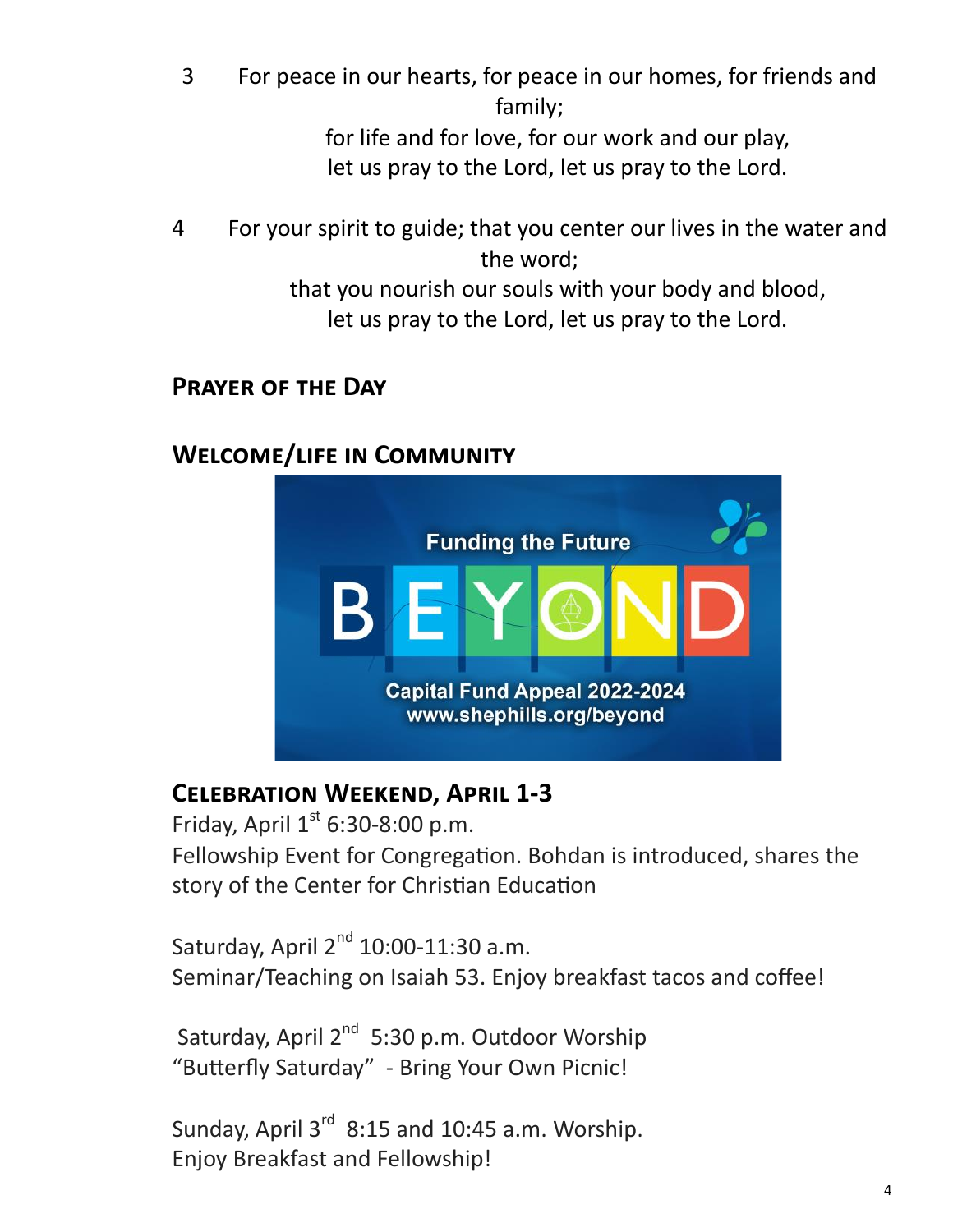

# **Children's Message**

### **Scripture Reading...Isaiah 55:1-9** (NRSV)

Read by: Megan Getman (8:15), Herb Palmer (10:45) Ho, everyone who thirsts, come to the waters; and you that have no money, come, buy and eat! Come, buy wine and milk without money and without price.  $2$  Why do you spend your money for that which is not bread, and your labor for that which does not satisfy? Listen carefully to me, and eat what is good, and delight yourselves in rich food.  $3$  Incline your ear, and come to me; listen, so that you may live. I will make with you an everlasting covenant, my steadfast, sure love for David.  $<sup>4</sup>$  See, I made him a witness to the peoples,</sup> a leader and commander for the peoples. <sup>5</sup> See, you shall call nations that you do not know, and nations that do not know you shall run to you,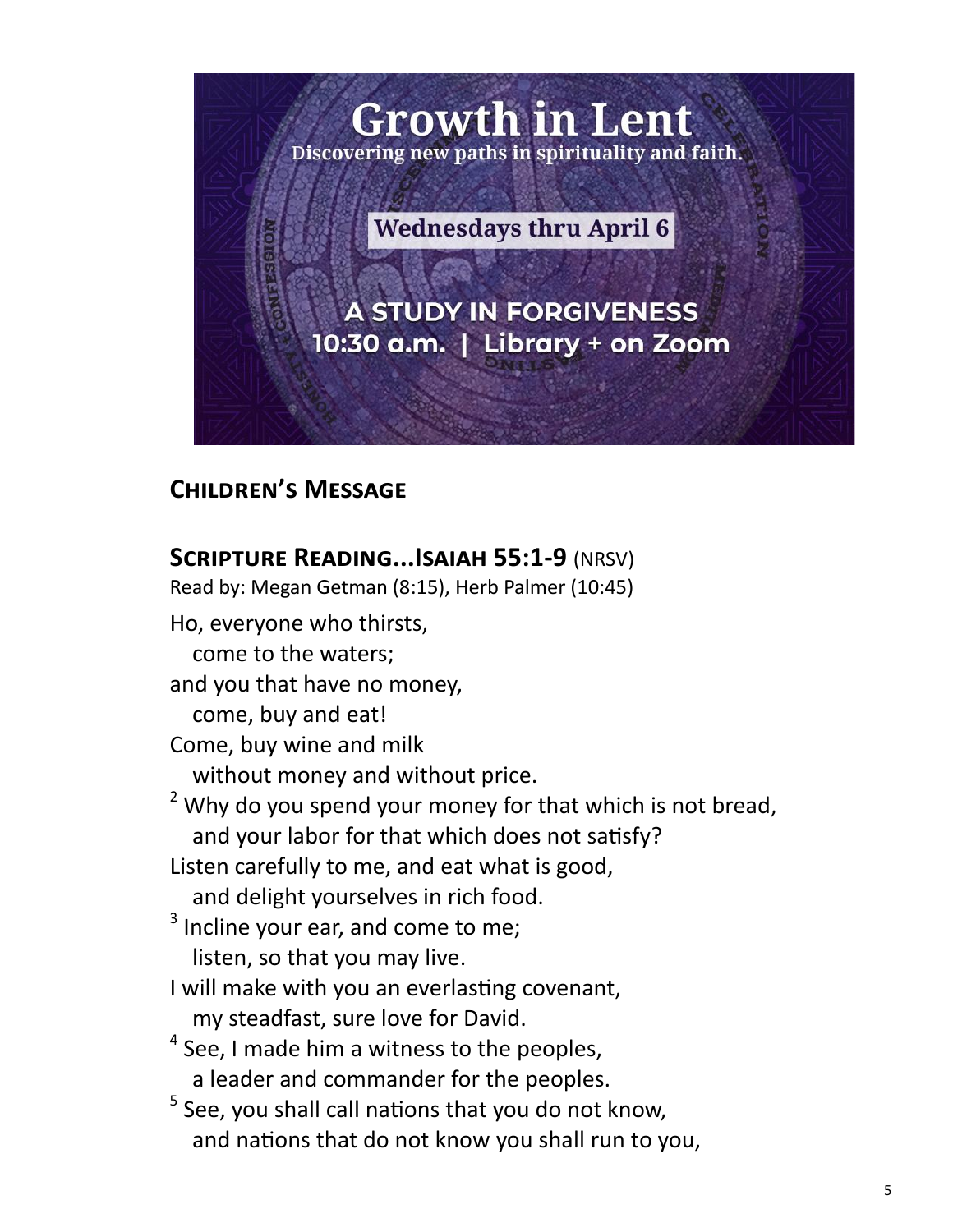because of the Lord your God, the Holy One of Israel, for he has glorified you.  $^6$  Seek the Lord while he may be found, call upon him while he is near;  $<sup>7</sup>$  let the wicked forsake their way,</sup> and the unrighteous their thoughts; let them return to the Lord, that he may have mercy on them, and to our God, for he will abundantly pardon.  $^8$  For my thoughts are not your thoughts, nor are your ways my ways, says the Lord.  $^9$  For as the heavens are higher than the earth, so are my ways higher than your ways and my thoughts than your thoughts. Leader: The Word of the Lord.

**All: Thanks be to God.**

### **Gospel Reading...Luke 13:1-9** (NRSV) Read by: Pr. Tom Grevlos

At that very time there were some present who told him about the Galileans whose blood Pilate had mingled with their sacrifices. <sup>2</sup> He asked them, "Do you think that because these Galileans suffered in this way they were worse sinners than all other Galileans?  $3$  No, I tell you; but unless you repent, you will all perish as they did. <sup>4</sup> Or those eighteen who were killed when the tower of Siloam fell on them—do you think that they were worse offenders than all the others living in Jerusalem?  $5$  No, I tell you; but unless you repent, you will all perish just as they did."

 $^6$ Then he told this parable: "A man had a fig tree planted in his vineyard; and he came looking for fruit on it and found none. <sup>7</sup> So he said to the gardener, 'See here! For three years I have come looking for fruit on this fig tree, and still I find none. Cut it down! Why should it be wasting the soil?' <sup>8</sup> He replied, 'Sir, let it alone for one more year, until I dig around it and put manure on it.  $9$  If it bears fruit next year, well and good; but if not, you can cut it down.'"

Pastor: This is the Gospel of the Lord.

**All: Thanks be to God.**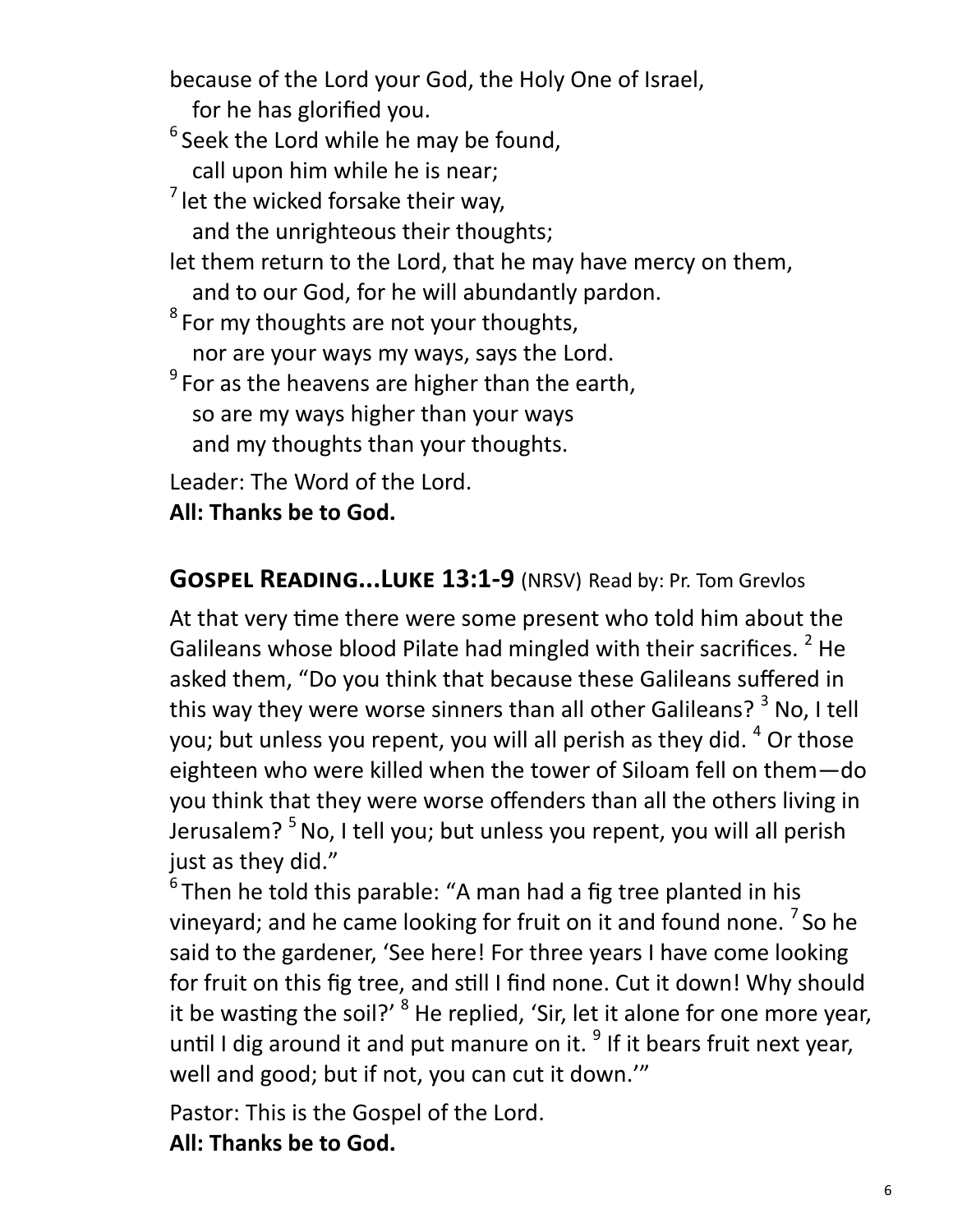# **Song of Response** *Lord, Let My Heart Be Good Soil*

Lord, let my heart be good soil, open to the seed of your word. Lord, let my heart be good soil, where love can grow and peace is understood. When my heart is hard, break the stone away. When my heart is cold, warm it with the day. When my heart is lost, lead me on your way.

Lord, let my heart, Lord, let my heart, Lord, let my heart be good soil.

# **Message "Hungering and Thirsting"** Pr. Tom Grevlos

## **Message Song #597** vs 1-4 *My Hope is Built on Nothing Less*

1 My hope is built on nothing less than Jesus' blood and righteousness; no merit of my own I claim, but wholly lean on Jesus' name.

#### *Refrain*

On Christ, the solid rock, I stand; all other ground is sinking sand.

- 2 When darkness veils his lovely face, I rest on his unchanging grace; in ev'ry high and stormy gale my anchor holds within the veil. *Refrain*
	- 3 His oath, his covenant, his blood sustain me in the raging flood; when all supports are washed away, he then is all my hope and stay. *Refrain*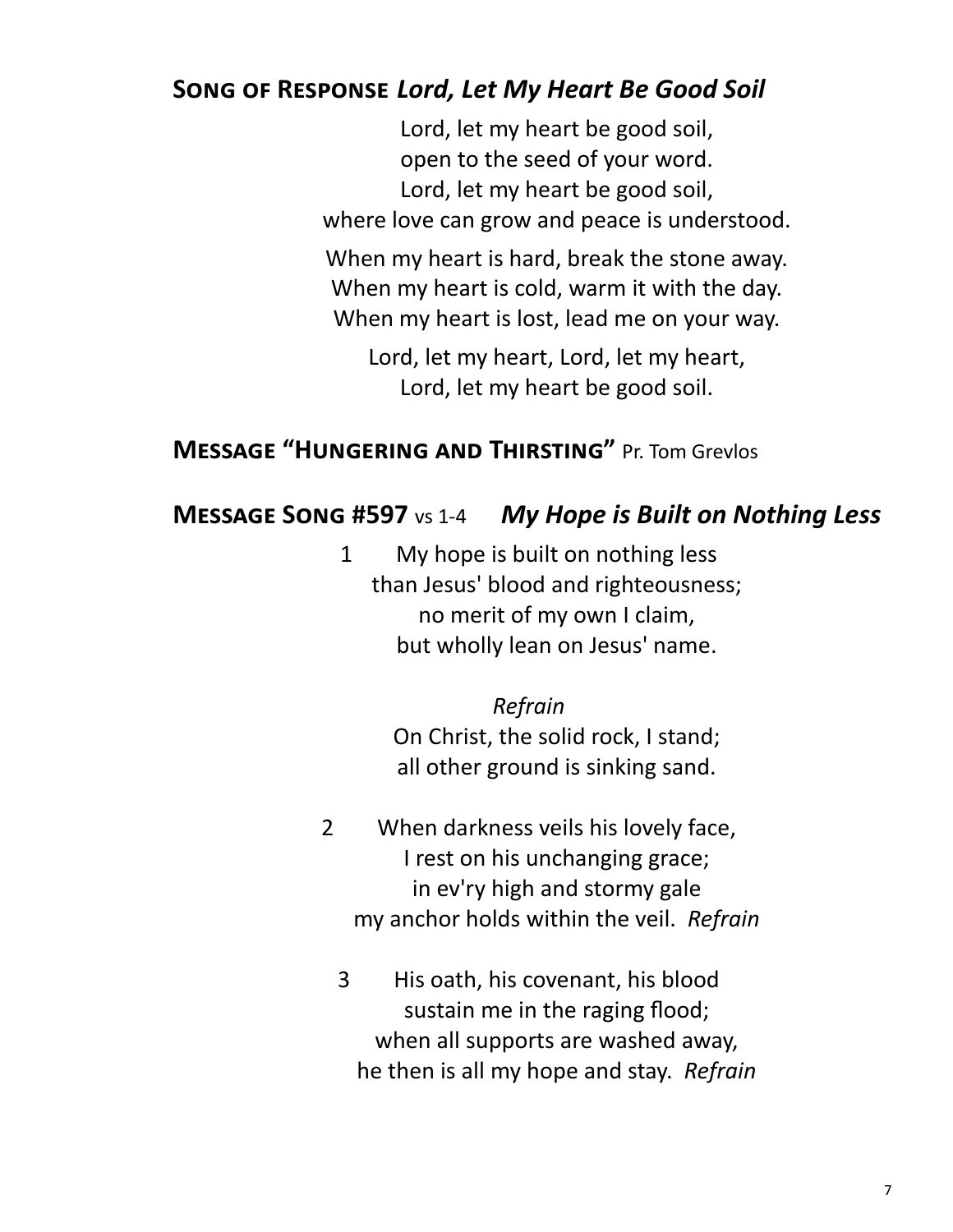4 When he shall come with trumpet sound, oh, may I then in him be found, clothed in his righteousness alone, redeemed to stand before the throne! *Refrain*

# **Apostles' Creed**

I believe in God, the Father almighty, creator of heaven and earth.

I believe in Jesus Christ, God's only Son, our Lord. He was conceived by the power of the Holy Spirit and born of the virgin Mary. He suffered under Pontius Pilate, was crucified, died, and was buried.

He descended into hell. On the third day he rose again. He ascended into heaven, and is seated at the right hand of the Father. He will come again to judge the living and the dead.

I believe in the Holy Spirit, the holy catholic Church, the communion of saints, the forgiveness of sins, the resurrection of the body, and the life everlasting. Amen.

#### **Prayers of the people**

Led by: Megan Getman (8:15), Herb Palmer (10:45)

### **Thank Offering**

- To make a gift online to the mission and ministry of Shepherd of the Hills, use this link: [shephills.org/give.](https://shephills.org/give/)
- 
- Scan the QR Code with your camera phone to give now.
- By mail, send to 3525 Bee Caves Rd, Austin, TX 78746

# **Generosity Moment...LIRS video**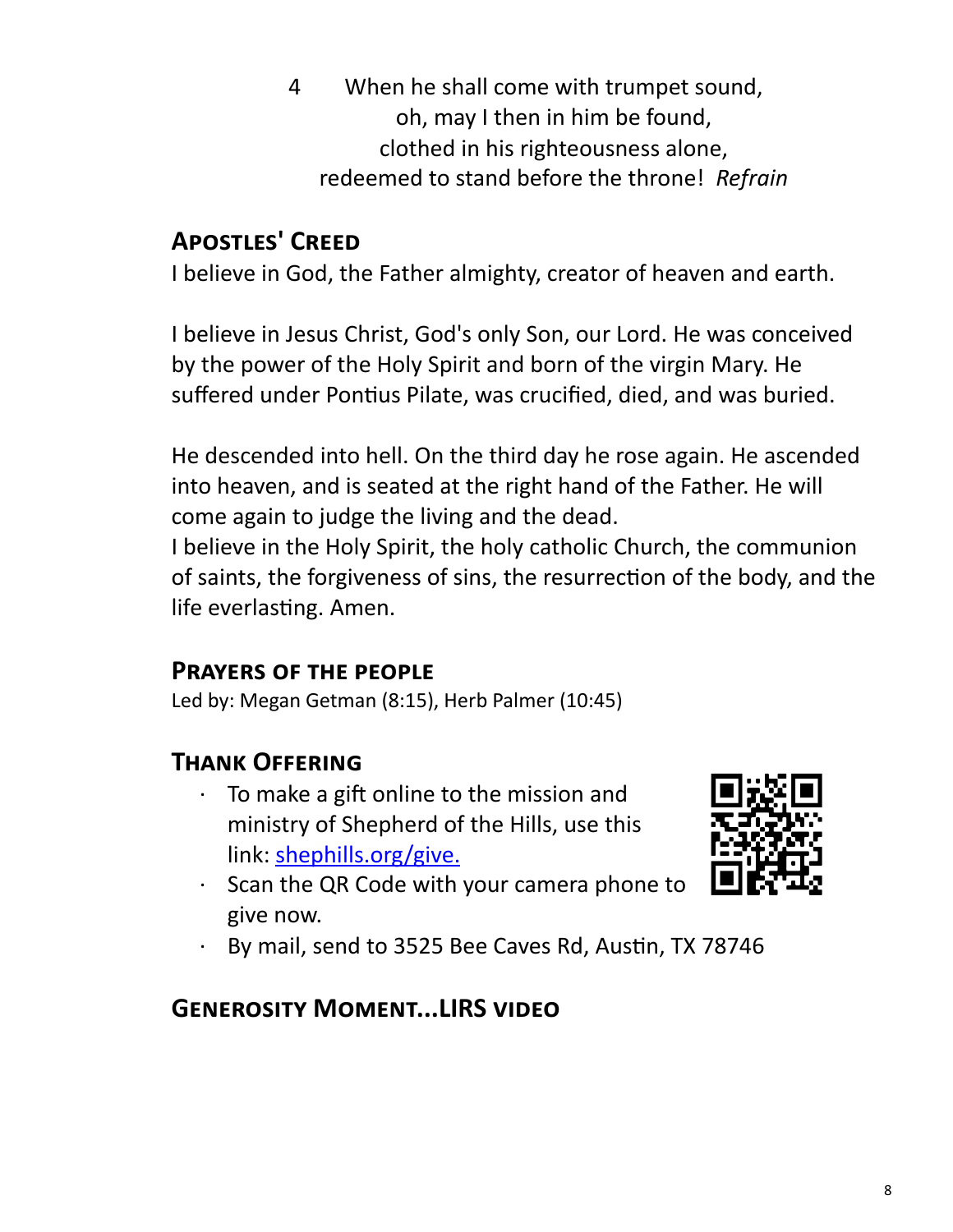### **Offering Response #692** *We Are an Offering*

We lift our voices We lift our hands We lift our lives up to You We are an offering Lord use our voices Lord use our hands Lord use our lives they are Yours We are an offering

> All that we have All that we are All that we hope to be We give to You We give to You

We lift our voices We lift our hands We lift our lives up to You We are an offering We are an offering

#### **Prayer of Thanks**

### **Words of Institution**

### **Lord's Prayer**

Our Father, who art in heaven, hallowed be thy name, thy kingdom come, thy will be done, on earth as it is in heaven.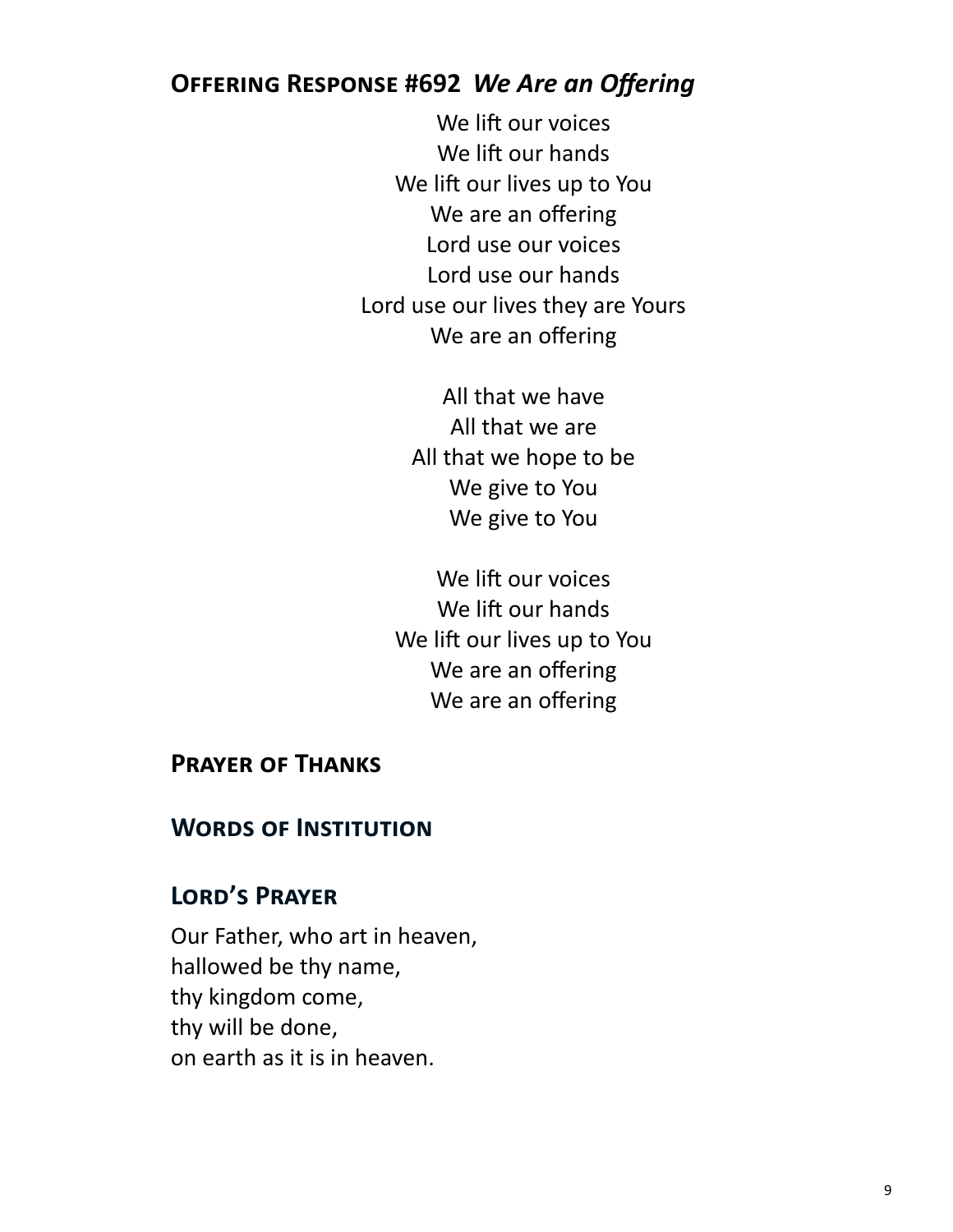Give us this day our daily bread; and forgive us our trespasses, as we forgive those who trespass against us; lead us not into temptation, but deliver us from evil. For thine is the kingdom, and the power, and the glory, forever and ever. Amen.

#### **Communion Invitation**

*As we celebrate this sacrament, all are invited to receive the Risen presence of Jesus. God is really present—in bread and wine—forgiving sins and promising new life.* 

> *Bread/wafer— "The body of Christ given for you"; Wine— "The blood of Christ shed for you."*

**Communion Music** *We Come to the Hungry Feast* 

**Communion Blessing & Prayer**

**Benediction**

**Prayer for Peace in Ukraine**

#### **Commissioning Song #325** *I Want Jesus to Walk with Me*

Verse 1 I want Jesus to walk with me; I want Jesus to walk with me; all along my pilgrim journey, Lord, I want Jesus to walk with me.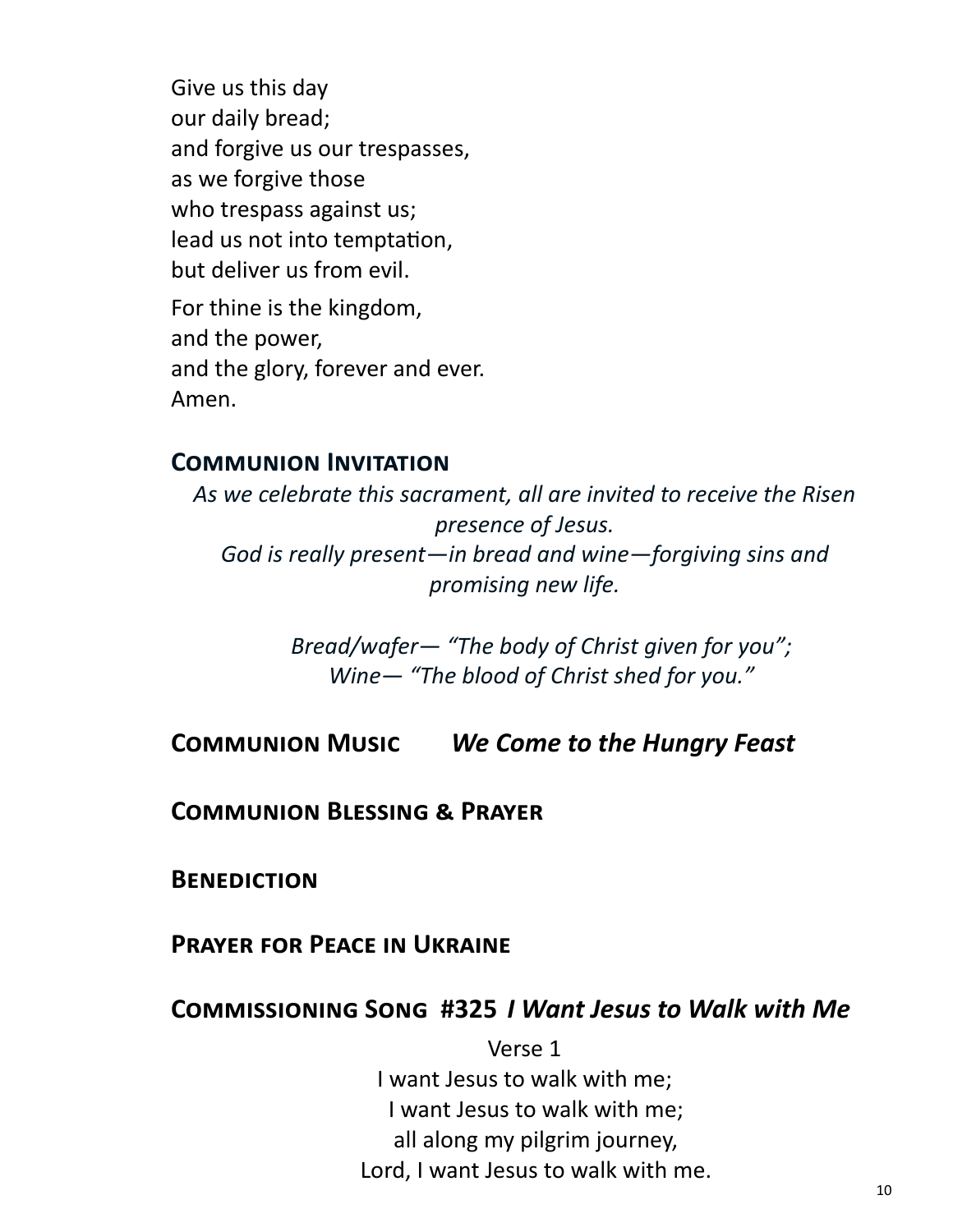Verse 2 In my trials, Lord, walk with me; in my trials, Lord, walk with me; when my heart is almost breaking, Lord, I want Jesus to walk with me.

#### Verse 3

When I'm in trouble, Lord, walk with me; when I'm in trouble, Lord, walk with me; when my head is bowed in sorrow, Lord, I want Jesus to walk with me.

### **\*Commissioning**

- Leader: With Jesus walking alongside, offering life that is really life, let us go out to bear witness to the love of God in all we say and do.
- **All: Thanks be to God…and We Will!**

### **Postlude** *Praeludium in D Minor* **Heinrich Scheidemann**

### **Prayers**

**Please pray** for Don Gaskin, Don Knight, Marie Fortune, Glenn Richter, Stacia DeBill, Sandy Nielsen and Tom Lueders

**Please pray** for family and friends of Shepherd members:

Kenna Joy Kramer, Grandniece of Weldon and Mary Allison Lori Roth, Sister of Sandy Smith Tyler Papreck, nephew of Pr. Tom and Jeanne

**We pray** for those who mourn the death of Joe Pyle, father of David Nelson. We give thanks for Joe's life and entrust him into God's mercy as we await the hope of resurrection.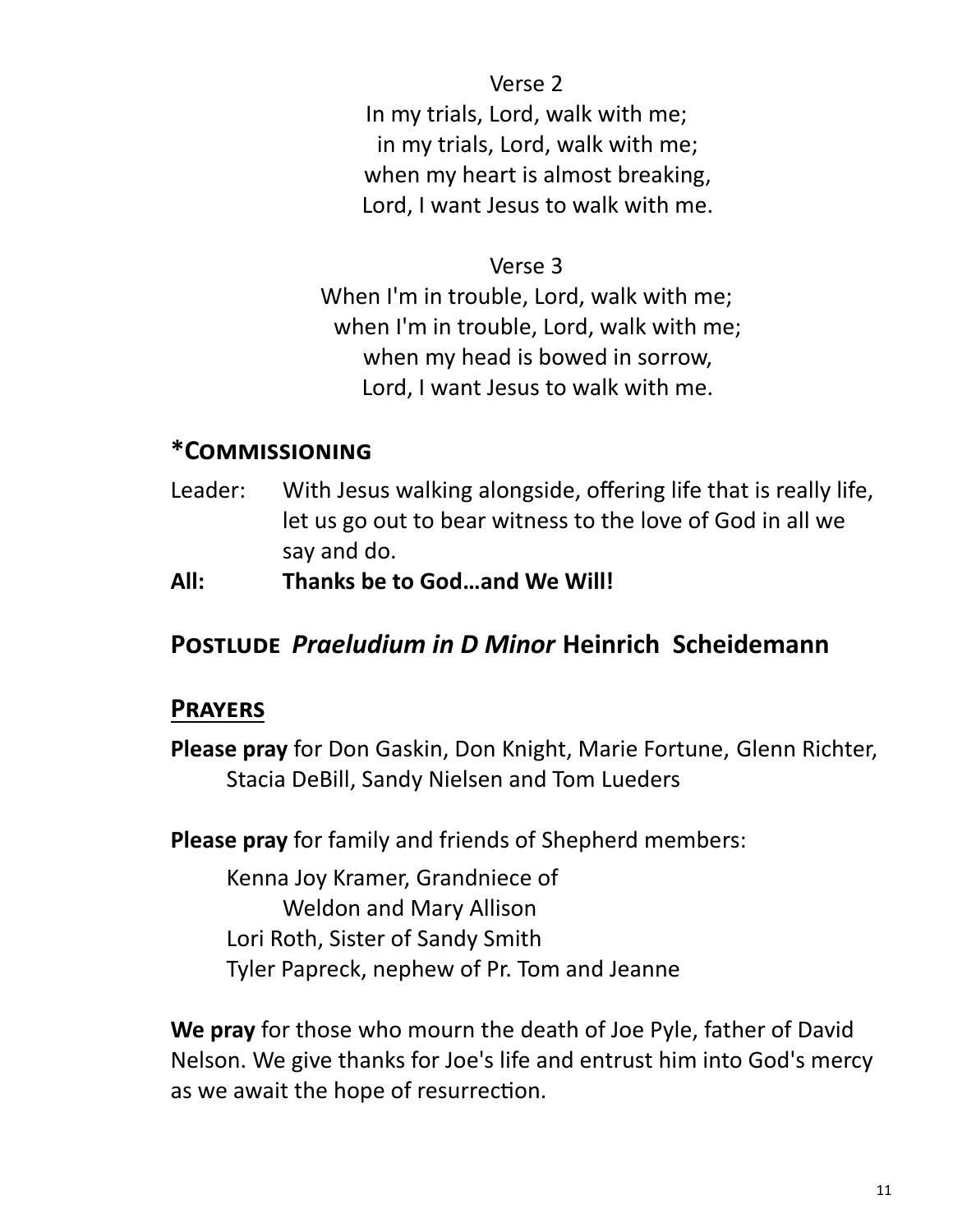**Heavenly Father,** we praise you and thank you for the children and families of Butterfly Christian Preschool . Help us maintain the visions and dreams of this school that have been in place for 45 years. Encourage us to remember that Butterfly provides a unique opportunity for the youngest among us to grow to their full potential by enabling physical, social, and emotional development…through indoor and outdoor play; through warm and compassionate relationships; through carefully curated experiences that encourage critical thinking; through music/dance/Spanish/movement; and most importantly, through nurturing a loving relationship with you, God. All of this important learning will be enhanced by the updated facility. All of this important learning will promote successful, engaged adults who have learned first-hand of Your love.

**We pray** for Erin Felger and Rip Rawkins on their medical mission trip to Ukraine.

**We pray** for the people of Ukraine and all who find themselves in the midst of war, gripped by fear and uncertainty. Send your peace. Send your wisdom to leaders of the world as they grapple with deep disagreements and tensions. May we be ever aware of your beloved people all around the world who suffer and who cry out for help. Send us as proclaimers of your love.

**We pray** for our global ministry partners: Rev. Karen Castillo in Guatemala; Iglesia Luterana Augustina Virgen del Rosario, Aurora 8 de Octubre, Guatemala. We pray for Malcolm and Joy Henderson and the ministry of CHARIS in Haiti.

**Please pray** for our local ministries: Mariposa Family Learning Center, Bread For All and Upbring Ministries.

**Please pray** for our faith community, that we may be a church without walls and live out loud...faithfully!

> *\*Prayers for family and friends are listed for 2 weeks, unless we are notified otherwise.*